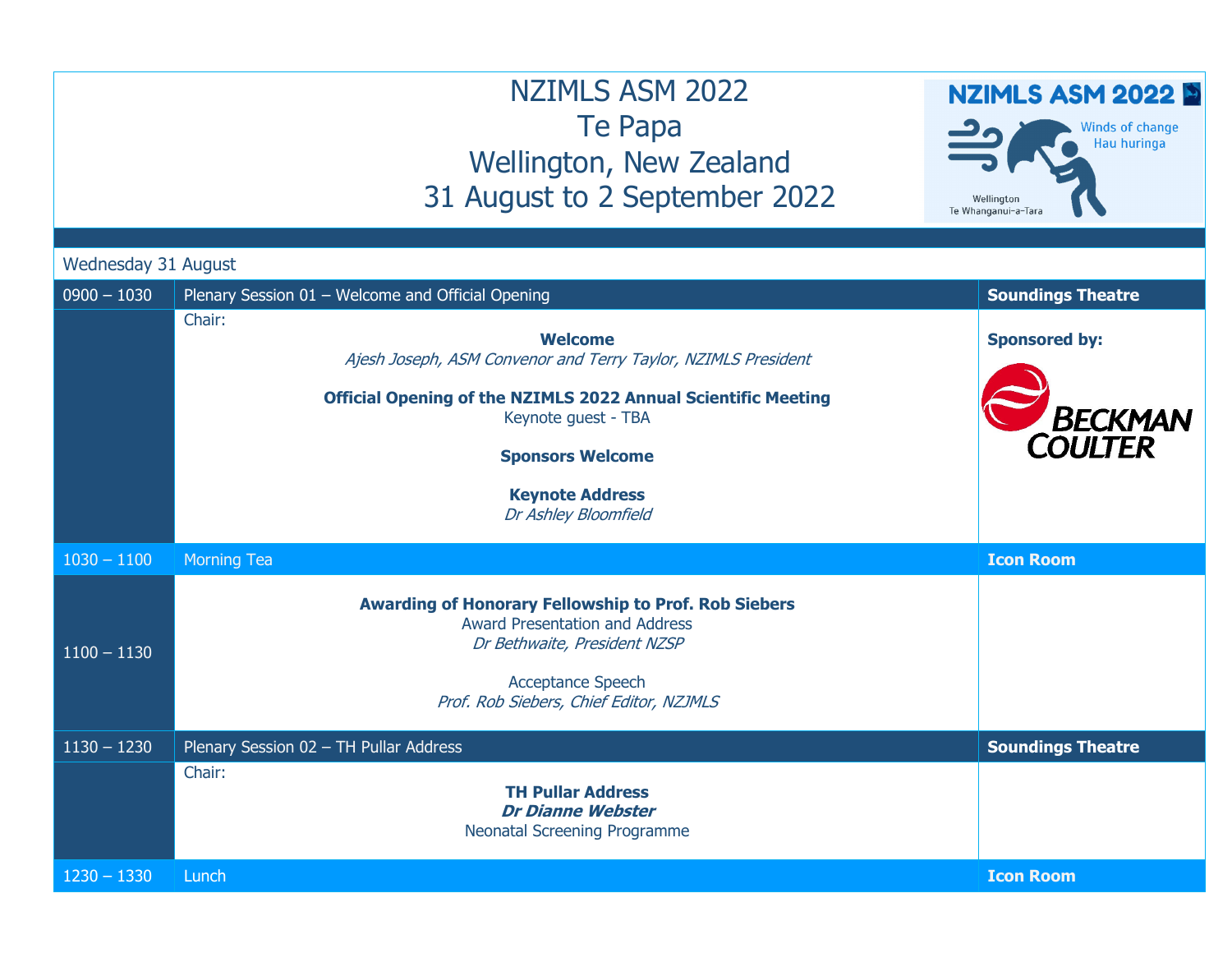| $1330 - 1500$ | <b>Microbiology</b><br><b>Chair: Sean Munroe</b>                                                                                                                                                                                                                                                                                                             | <b>Embryology</b><br><b>Chair: Mike Legge</b>                                                                                                | <b>Molecular Biology</b><br><b>Chair:</b>                                                                                                                                                                                 | <b>Pre-Analytical</b><br><b>Chair:</b>                                                                                                 | <b>Transfusion Science</b><br><b>Chair:</b>                                                                                                                                                                                                                                                                                                                                                                              | <b>Leadership and</b><br><b>Advanced Technology</b><br>Chair: |
|---------------|--------------------------------------------------------------------------------------------------------------------------------------------------------------------------------------------------------------------------------------------------------------------------------------------------------------------------------------------------------------|----------------------------------------------------------------------------------------------------------------------------------------------|---------------------------------------------------------------------------------------------------------------------------------------------------------------------------------------------------------------------------|----------------------------------------------------------------------------------------------------------------------------------------|--------------------------------------------------------------------------------------------------------------------------------------------------------------------------------------------------------------------------------------------------------------------------------------------------------------------------------------------------------------------------------------------------------------------------|---------------------------------------------------------------|
|               | Artificial intelligence<br>and machine learning<br>in Microbiology/<br>infectious diseases<br>and the way forward.<br>Melissa Niemandt,<br><b>Waikato Hospital</b><br><b>Diagnostic</b><br>stewardship of urine<br>samples<br>Michael Addidle,<br>Pathlab<br>To request or not to<br>requestthat is the<br>question<br>Trudy Poole,<br><b>Wellington SCL</b> | Artificial Intelligence in<br>assisted reproductive<br>technologies.<br>Pre-implantation genetic<br>diagnosis: mosaicism or<br>non-invasive. | <b>Whole Genome</b><br>Sequencing.<br>Angela Brounts, ESR<br>Laboratory<br>investigations in<br>inherited metabolic<br>disease in NZ.<br>Mark De Hora, LabPLUS<br>SARS-CoV-2 Research.<br>Lisa Hsu, Hills<br>Laboratories | <b>TBA</b><br>Melissa Couper,<br>Labtests<br><b>TBA</b><br>Oscar Lau - LabPLUS<br><b>TBA</b><br>Lorelyn Garcia,<br>Middlemore Hospital | Capture Biovue<br>Comparison.<br><b>Mark Howard</b><br>Investigation of an<br>antibody to a high<br>Incidence antigen -<br>a case study.<br>Sarah Copido<br>Occult alloimmunization<br>to the D antigen (RhD)<br>related to graft versus<br>host disease and its<br>treatment $-$ a case<br>study.<br>Josh O'Brien and<br>Krishna Badami<br>Clinical Significance of<br>antibodies of Lutheran<br>system<br>Emma McLaren | <b>TBA</b>                                                    |
| $1500 - 1530$ | <b>Afternoon Tea</b>                                                                                                                                                                                                                                                                                                                                         |                                                                                                                                              |                                                                                                                                                                                                                           |                                                                                                                                        |                                                                                                                                                                                                                                                                                                                                                                                                                          |                                                               |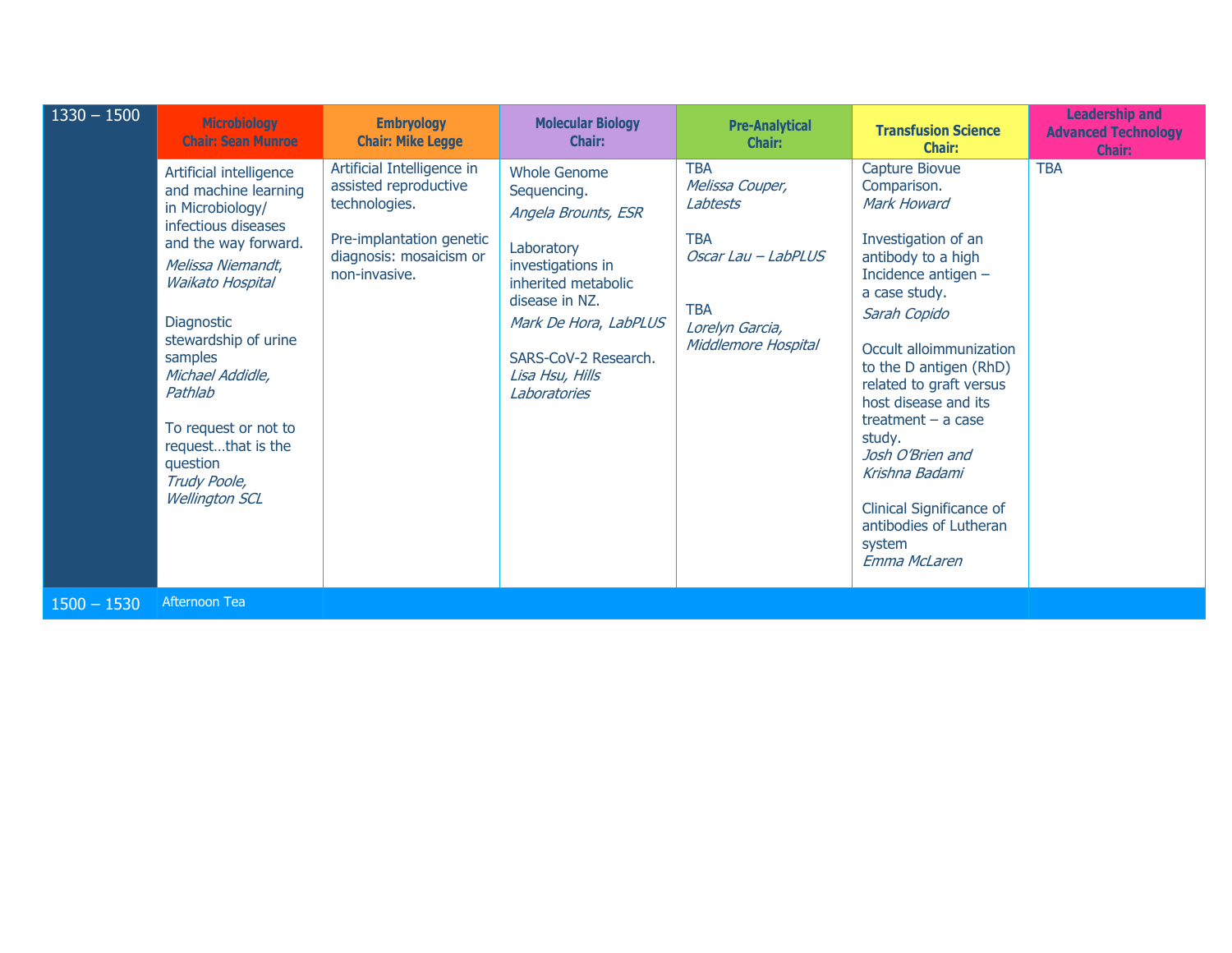| $1530 - 1700$ | <b>Microbiology</b><br><b>Chair: Sean Munroe</b>                                                                                                                                             | <b>Embryology</b><br><b>Chair: Mike Legge</b>                                                                                                                                                                                 | <b>Haematology</b><br><b>Chair: Philip Ibrahim</b>                                                                                                                                                                | <b>Pre-Analytical</b><br><b>Chair: Ailsa Bunker</b>                                                                                                        | <b>Transfusion Science</b><br><b>Chair: Holly Perry</b>                                                                                                                                                                                                                                                                                                                                                                 | <b>Leadership and</b><br><b>Advanced Technology</b><br><b>Chair:</b>                                                                                                                                                                         |
|---------------|----------------------------------------------------------------------------------------------------------------------------------------------------------------------------------------------|-------------------------------------------------------------------------------------------------------------------------------------------------------------------------------------------------------------------------------|-------------------------------------------------------------------------------------------------------------------------------------------------------------------------------------------------------------------|------------------------------------------------------------------------------------------------------------------------------------------------------------|-------------------------------------------------------------------------------------------------------------------------------------------------------------------------------------------------------------------------------------------------------------------------------------------------------------------------------------------------------------------------------------------------------------------------|----------------------------------------------------------------------------------------------------------------------------------------------------------------------------------------------------------------------------------------------|
|               | Next generation<br>genome sequencing.<br>Maxim Bloomfield,<br><b>Wellington SCL</b><br><b>Title TBC</b><br>Hollie Beal, Waikato<br>DHB - Recorded<br>Shigella Isolates<br>Audrey Tiong - ESR | What is embryo<br>research and the<br>regulatory system<br>MoH ACART and<br><b>ECART</b> committees.<br>MoH have confirmed<br>they will be doing<br>this session.<br>Application of<br>Matauranga Maori to<br>decision making | <b>TBC</b><br>Dr. Praveen Pathak,<br>Capital & Coast DHB<br>DOAC stop<br>Sunny Jamati, Waikato<br><b>DHB</b><br><b>Haemostasis</b><br>Huib Buyck, CCDHB<br><b>TBA</b><br>Stephanie Johnson,<br><b>Waikato DHB</b> | The Winds of change<br>and HIV<br>Rachael Jenkins,<br>Labtests<br>Winds of change<br>Jill Biluno, Wellington<br>SCL<br><b>TBA</b><br><b>Wellington SCL</b> | A case study.<br>Krishna Badami &<br>Raewyn Cameron<br>The Experience of<br>Tauranga Blood Bank in<br>implementing the<br>ColtPro and effects on<br>MTP blood utilisation.<br>Sandra Beckman<br>The Implementation of<br><b>Routine Antenatal Anti-</b><br>D Prophylaxis during<br>Pregnancy.<br><i><b>Yvonne Choy</b></i><br>A suspected<br>anaphylactic reaction to<br>$DMSO - a$ case study.<br><b>Antony Nalder</b> | Experiences of a HOD<br>during Covid Pandemic<br>Tony Barnett - SCL<br>Nelson<br>Overview of<br>Professional Leadership<br>Terry Taylor - NZIMLS<br>President<br><b>TBA</b><br>Prof Mike Legge,<br><b>Education Advisor</b><br><b>NZIMLS</b> |
| $1730 - 1930$ | Jim le Grice Icebreaker and Poster Session                                                                                                                                                   |                                                                                                                                                                                                                               |                                                                                                                                                                                                                   |                                                                                                                                                            | <b>Icon Room</b>                                                                                                                                                                                                                                                                                                                                                                                                        |                                                                                                                                                                                                                                              |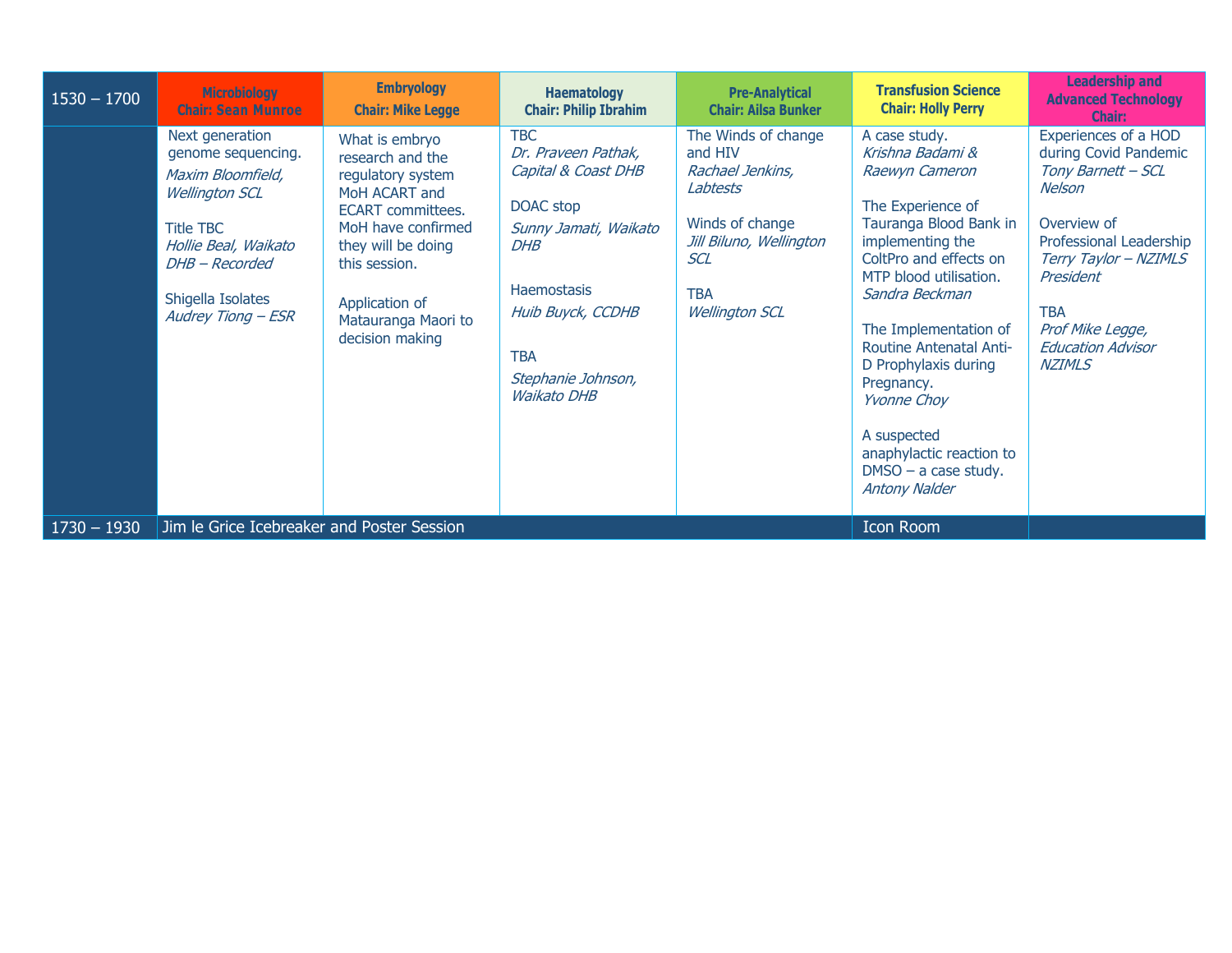| Thursday 01 September          |                                                                                                                                                                                                                        |                                   |
|--------------------------------|------------------------------------------------------------------------------------------------------------------------------------------------------------------------------------------------------------------------|-----------------------------------|
| $0800 - 0850$                  | NZIMLS ANNUAL GENERAL MEETING Breakfast meeting (Members only)                                                                                                                                                         | <b>Angus Room</b>                 |
| $0900 - 1230$                  | Plenary Session 03 - COVID in Aotearoa New Zealand<br>Chair: Terry Taylor                                                                                                                                              | <b>Soundings Theatre</b>          |
|                                | Chair:<br><b>Important lessons from Aotearoa New Zealand's response to COVID-19</b><br><b>Prof Michael Baker</b><br>Dr Martin Chadwick MoH<br>Convalescent Plasma therapy in Covid Treatment.<br>Dr Richard Charlewood | <b>Sponsored by:</b><br>abacus dx |
| $1030 - 1100$<br>$1100 - 1230$ | Morning Tea                                                                                                                                                                                                            | <b>Icon Room</b>                  |
|                                | Genomics of SARS-CoV-2<br>Dr Joep de Ligt, ESR<br><b>TBA</b><br>Dr Bryan Betty, RNZ CGP<br>Covid 19-Waste water testing<br>Dr Joanne Hewitt, ESR                                                                       |                                   |
| $1230 - 1330$                  | Lunch                                                                                                                                                                                                                  | <b>Icon Room</b>                  |
| $1330 - 1500$                  | Plenary Session 04 - Vision for the Future<br>Chair: Mary-Ann Janssen                                                                                                                                                  | <b>Soundings Theatre</b>          |
| $1330 - 1400$                  | <b>Mäori Health</b><br>Dr Myra Ruka, Clinical Haematologist                                                                                                                                                            | <b>Sponsored by:</b>              |
| 1400 - 1430                    | <b>Working with Disabilities</b><br>Rachael Wiltshire, Autism NZ                                                                                                                                                       | <b>SIEMENS</b>                    |
| 1430 - 1500                    | <b>Updates from MSC</b><br><b>Speaker TBC</b>                                                                                                                                                                          |                                   |
| $1500 - 1530$                  | Afternoon Tea                                                                                                                                                                                                          | <b>Icon Room</b>                  |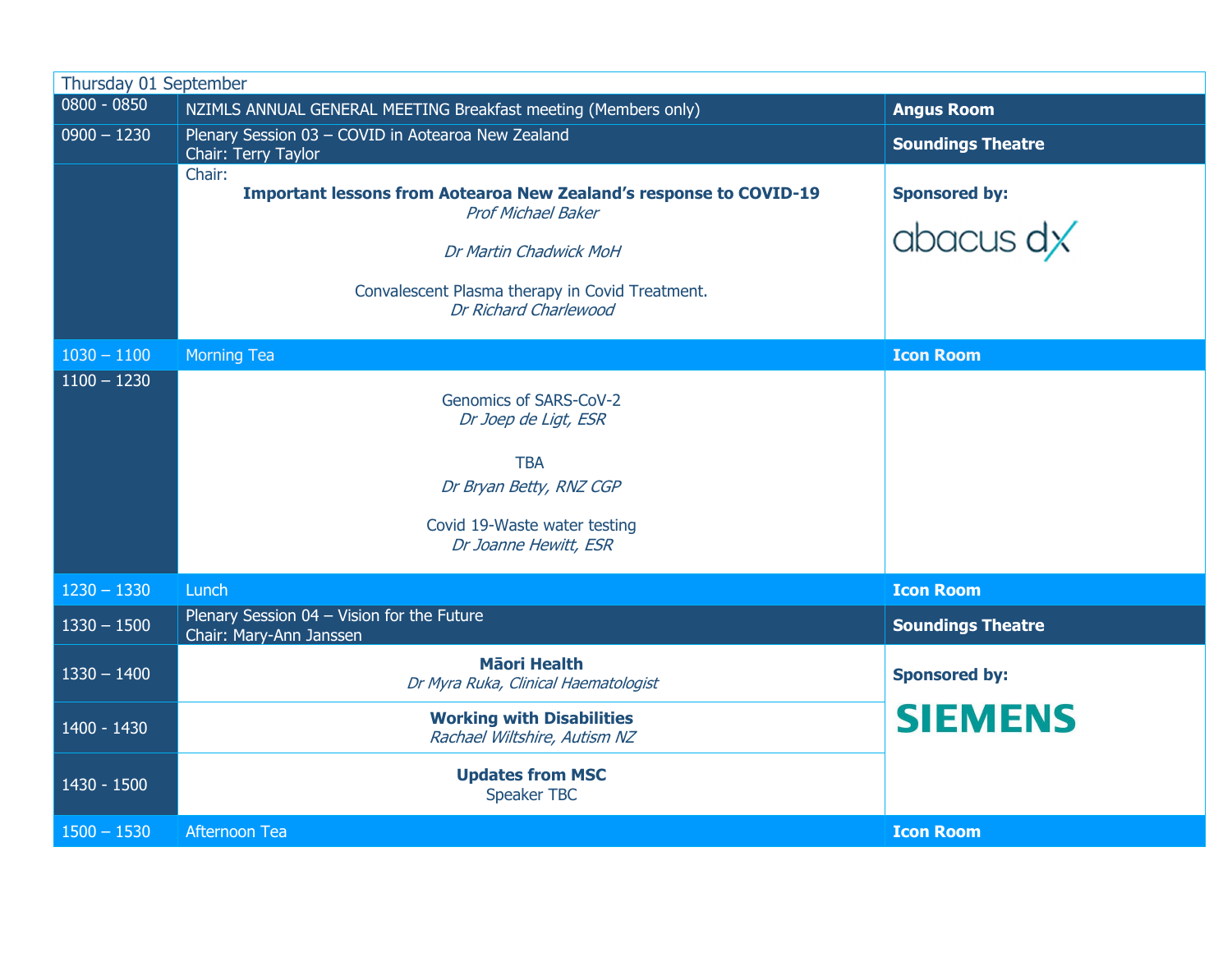| $1530 - 1700$ | <b>Histology/Cytology</b><br><b>Chair: Sujata Hemmady</b>                                                                                                                                                                        | <b>Pacific Pathology Training Centre</b><br><b>Chair: Prof Rob Siebers</b> | <b>Biochemistry</b><br><b>Chair:</b>                                                                        | <b>NZBS</b><br>(Organ Donation & Cellular Therapy)<br><b>Chair:</b>                                          |
|---------------|----------------------------------------------------------------------------------------------------------------------------------------------------------------------------------------------------------------------------------|----------------------------------------------------------------------------|-------------------------------------------------------------------------------------------------------------|--------------------------------------------------------------------------------------------------------------|
|               | <b>NCSP Update</b><br>Tanya Fulton, LabPLUS, Auckland<br>Impact of IHC on patient's<br>treatment and prognosis<br>Rocel Mangaliman & Dr Peny Lin,<br><b>ADHB</b><br>Breast Specimen in Histology<br>Gillian Langham, Waikato DHB |                                                                            | <b>Lipid Testing</b><br>Marie Van Drimmelen, Wellington SCL<br><b>TBA</b><br>Shonal Shimal Krishna, LabPLUS |                                                                                                              |
| 1900          | <b>Conference Dinner - Te Marae</b><br>Pre dinner drinks from 6:30pm<br><b>Entertainment: The Daytrippers</b>                                                                                                                    | Theme: Where in the world would you go? (Think National Costumes)          | <b>Sponsored by:</b>                                                                                        | Inihua<br><b>New</b><br>Rata o<br><b>Z</b> ealand<br>Aotearoa<br>$\mathbf M$ edical<br>.ndemnity<br>ısurance |